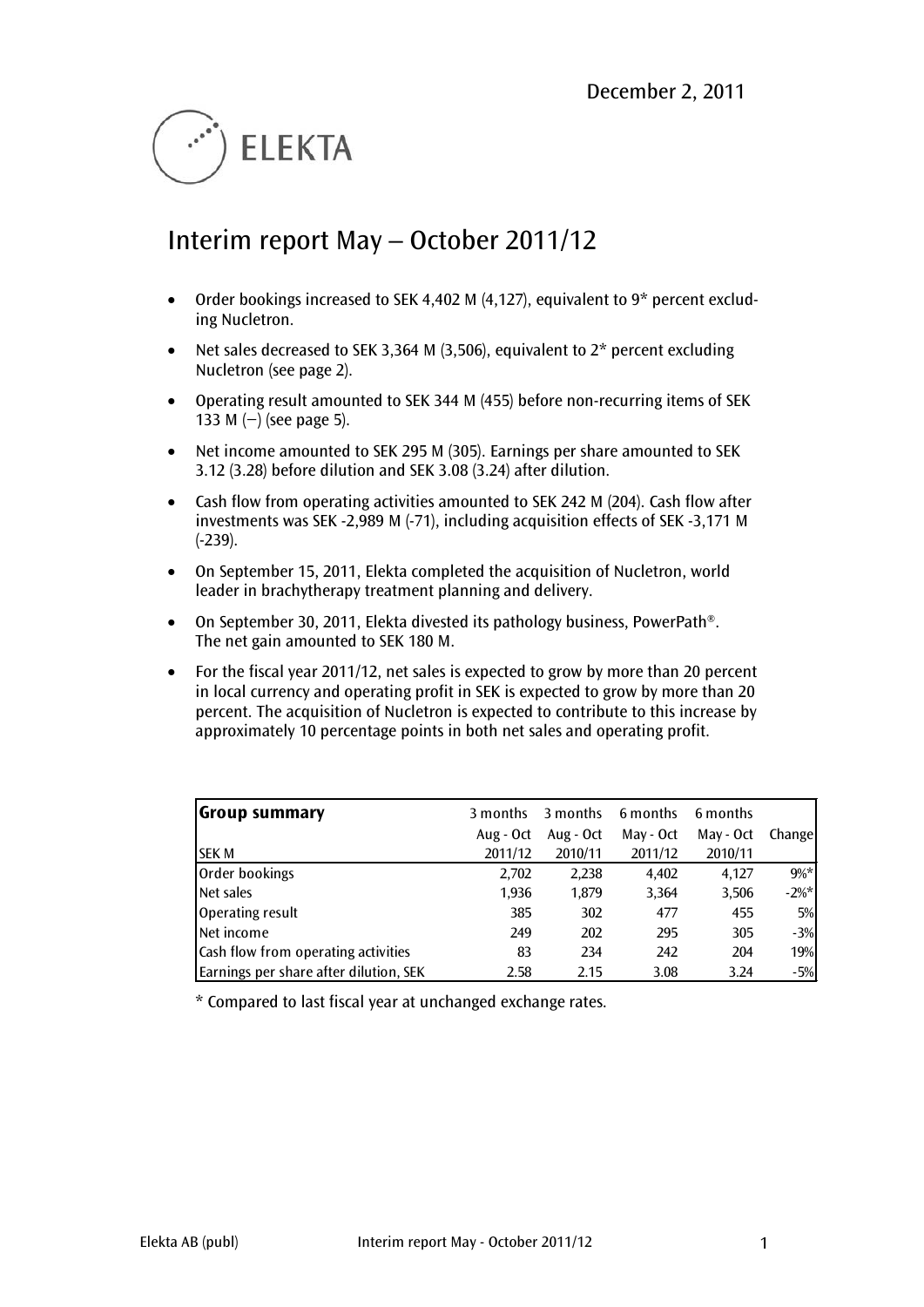# **President and CEO comments**

The trend for Elekta's order bookings is strong and in the quarter order bookings increased by 14\* percent and for the first six months by 9\* percent excluding Nucletron. This indicates good demand and I am confident of the continued operational performance.

The market situation remains robust. In region Europe, Middle East and Africa, the activity level was favorable and we received significant orders from Russia during the quarter. In region Asia Pacific, order bookings continued to increase. China, India and Australia accounted for the strongest growth during the period. Growth remained strong also in North America with significant orders from leading hospitals.

Our assessment is that the recent debt crisis in Europe has only had a marginal impact on market conditions so far. Lifesaving treatment like cancer care will remain a priority area for healthcare investments and for care providers. We are carefully and continually monitoring the international development.

Elekta is the market leader in most growth markets, which accounted for approximately 30 percent of the Group net sales during the first half year. We expect the pace of our geographical expansion to accelerate over the next few years, providing more people with access to cancer care. The acquisition of Nucletron, which is world-leading in brachytherapy, was finalized during the quarter and will further strengthen our growth potential. The integration of its operations is progressing according to plan.

Net sales for the period declined 2\* percent excluding Nucletron. During the corresponding period of last year, net sales rose 15\* percent, resulting in a challenging comparison. Net sales was negatively impacted due to a higher proportion of sales being made in growth markets, where the time from order to delivery is normally longer. Our continued investments in expansion as well as in research and development, combined with a lower net sales, resulted in a weaker operating profit than the year-earlier period.

Elekta's order backlog is on a record level and is a strong indication of the growth prospects for the fiscal year. With planned deliveries from the order backlog, I feel confident about the second half year. The outlook for the fiscal year 2011/12 is unchanged and we add the effects of the acquisition of Nucletron.

For the fiscal year 2011/12, net sales is expected to grow by more than 20 percent in local currency and operating profit in SEK is expected to grow by more than 20 percent. The acquisition of Nucletron is expected to contribute to this increase by approximately 10 percentage points in both net sales and operating profit. Currency is estimated to have a negative effect of about SEK 100 M including hedging effects on earnings for the fiscal year 2011/12.

Tomas Puusepp President and CEO

\*Based on unchanged exchange rates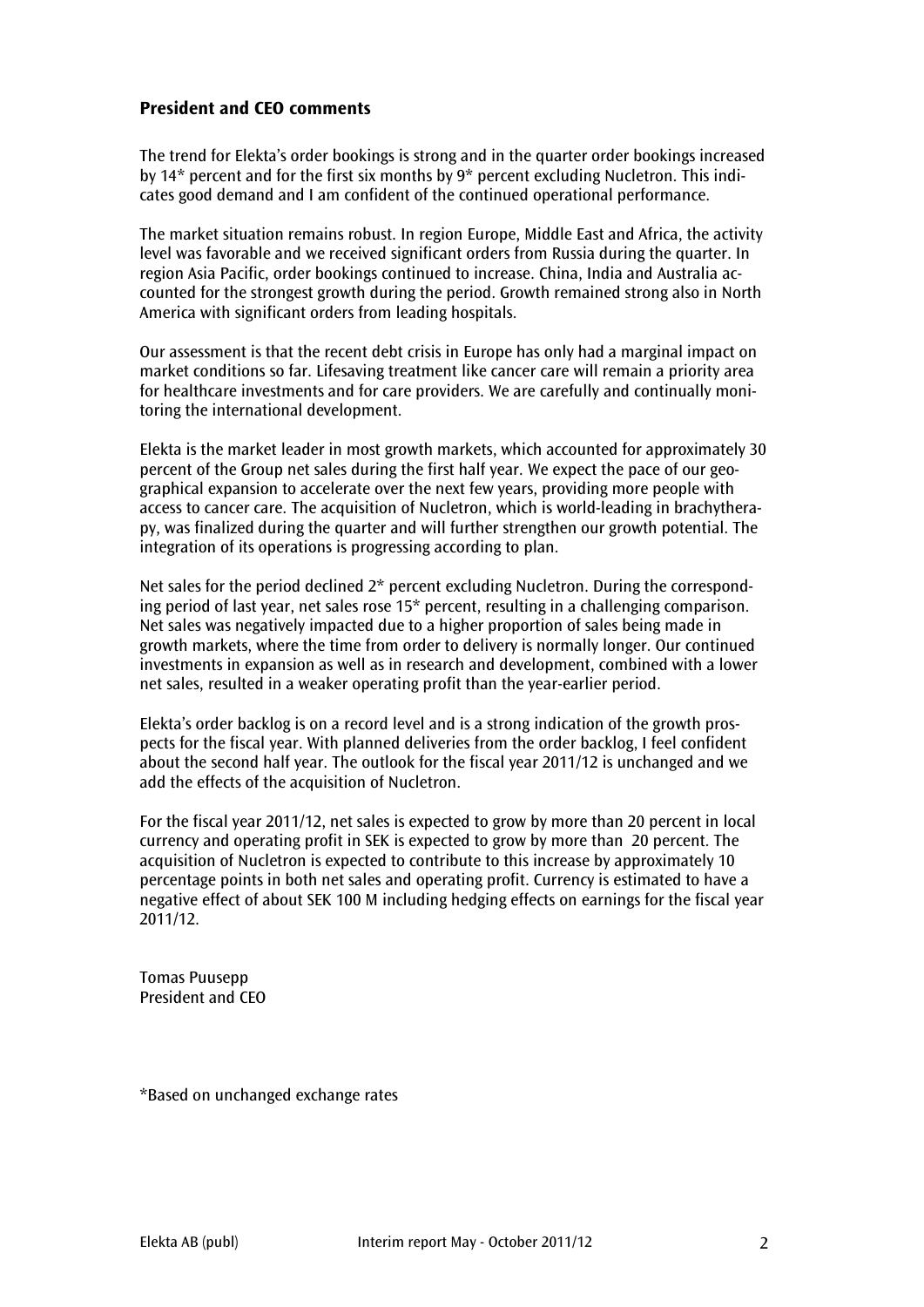*Presented amounts refer to the six-month period unless otherwise stated. Amounts within parentheses indicate comparative values for the same period last fiscal year.*

#### **Order bookings and order backlog**

Order bookings increased 7 percent to SEK 4,402 M (4,127). Order bookings increased 9 percent excluding Nucletron and based on unchanged exchange rates. Order bookings during the second quarter amounted to SEK 2,702 M (2,238).

Order backlog was SEK 9,540 M, compared to SEK 8,147 M on April 30, 2011. Order backlog is converted at closing exchange rates. The translation of the backlog at exchange rates on October 31, 2011 compared to exchange rates on April 30, 2011 resulted in a positive translation difference of SEK 380 M.

| <b>Order bookings</b>          | 3 months  | 3 months         |     | 6 months  | 6 months  |        |           |         | 12 months |
|--------------------------------|-----------|------------------|-----|-----------|-----------|--------|-----------|---------|-----------|
|                                | Aug - Oct | Aug - Oct Change |     | May - Oct | May - Oct | Change | 12 months | Changel | May-Apr   |
| <b>SEKM</b>                    | 2011/12   | 2010/11          |     | 2011/12   | 2010/11   |        | rolling   |         | 2010/11   |
| North and South America        | 935       | 824              | 13% | 1.525     | 1,482     | 3%     | 3.550     | 2%      | 3,507     |
| Europe, Middle East and Africa | 949       | 676              | 40% | 1.502     | 1.453     | 3%     | 3.126     | $-2%$   | 3,077     |
| Asia Pacific                   | 818       | 738              | 11% | 1.375     | 1.192     | 15%    | 2.660     | 11%     | 2,477     |
| Group                          | 2.702     | 2.238            | 21% | 4.402     | 4.127     | 7%     | 9,336     | 3%      | 9,061     |

#### **Market development**

#### *Region North and South America*

Order bookings continued to develop strongly and increased by 8 percent in the quarter as well as for the first six months, excluding Nucletron and based on unchanged exchange rates.

In the North American market, demand strengthened for radiotherapy solutions. This is primarily due to a rising incidence of cancer in a growing and aging population, as well as the need for investments to steadily replace the large installed base of linear accelerators.

Like other developing markets, the South American market is driven by substantial capacity shortages and an increased focus on improving cancer care. Elekta sees major potential in for example Brazil, where a national program has raised compensation levels for radiation therapy. In combination with Elekta's greater presence in selected countries, that kind of progress supports the company's growth prospects on the continent.

The contribution margin for the region was 31 percent (34) during the first half of the year.

#### *Region Europe, Middle East and Africa*

Order bookings increased by 31 percent during the quarter and by 2 percent for the first half year, excluding Nucletron and based on unchanged exchange rates.

As expected, order bookings were highest in the larger markets in which capacity is being expanded somewhat, but primarily related to replacement investments.

Growth markets generally face insufficient capacity, and the number of installed linear accelerators per million inhabitants is very low. As a result, there is great demand for cancer care and treatment of brain disorders in these markets. Because capacity for early detection is also in short supply, many patients are not treated until a disease has progressed to an advanced stage. During the quarter, Elekta received significant orders from Russia.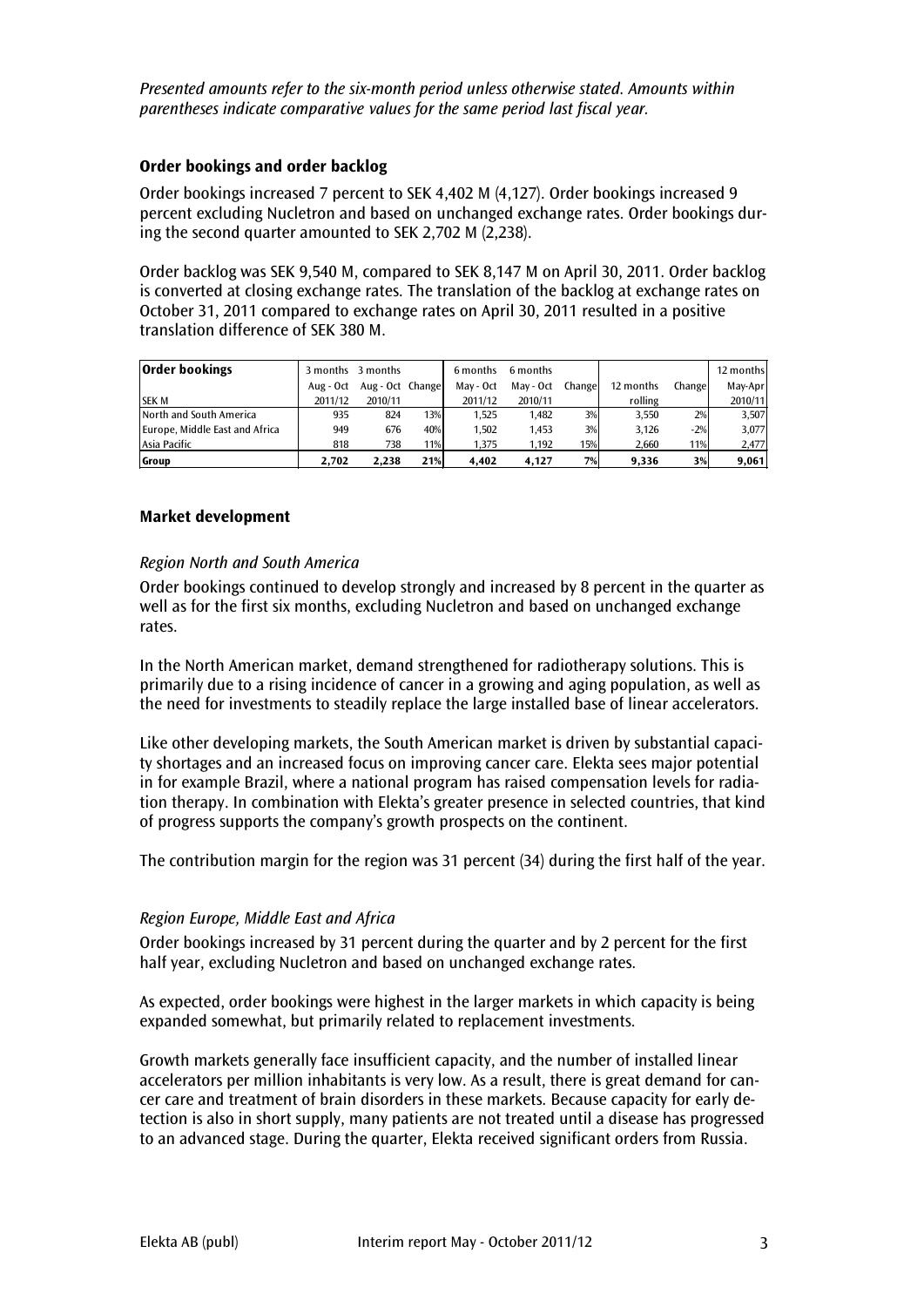The financial debt crisis in Europe has only had a marginal impact on market conditions so far. The long-term, sustainable growth expansion in the region is set to continue, particularly in view of strong growth markets in Eastern Europe, the Middle East and Africa. This is also in line with Elekta's long-term growth strategy, with a focus on emerging markets.

The contribution margin for the region was 30 percent (28) during the first half year.

### *Region Asia Pacific*

Demand in the region remained strong. Order bookings increased by 6 percent during the quarter and by 18 percent for the first six months excluding Nucletron and based on unchanged exchange rates. China, India and Australia accounted for the strongest growth during the period.

In general, the region is characterized by major capacity shortages, although countries like Australia, Japan, Taiwan, Hong Kong and Singapore have highly developed healthcare systems. As a result, a large percentage of healthcare investments go to new installations. Elekta's prominence in the region, and its focus on growth, put the company in a good position to support care providers in these countries as they attempt to upgrade and improve cancer care.

Elekta is a leader in the Chinese market for advanced radiation therapy and expects continued investment growth in this country, particularly due to the five-year healthcare reform that the authorities adopted in 2009 with the goal of improving access to radiation therapy.

As anticipated, Elekta is experiencing lower demand in Japan since priority is being given to reconstruction of the areas devastated by the earthquake earlier this year. Elekta has a strong presence in neurosurgery and software and is well positioned to grow its market share in oncology. Prospects appear favorable for increasing the number of cancer patients receiving radiation therapy (currently only 25-30 percent, as opposed to more than 50 percent in Europe).

The contribution margin for the region was 27 percent (30) during the first six months of the year.

#### **Net sales**

| <b>Net sales</b>               |           | 3 months 3 months |       | 6 months  | 6 months  |        |           |         | 12 months |
|--------------------------------|-----------|-------------------|-------|-----------|-----------|--------|-----------|---------|-----------|
|                                | Aug - Oct | Aug - Oct Change  |       | May - Oct | May - Oct | Change | 12 months | Changel | May-Apr   |
| <b>SEKM</b>                    | 2011/12   | 2010/11           |       | 2011/12   | 2010/11   |        | rolling   |         | 2010/11   |
| North and South America        | 672       | 667               | 1%    | 1.247     | 1.380     | $-10%$ | 2.685     | $-7%$   | 2,818     |
| Europe, Middle East and Africa | 614       | 676               | $-9%$ | 1.106     | 1,225     | $-10%$ | 2,676     | $-5%$   | 2,795     |
| Asia Pacific                   | 650       | 536               | 21%   | 1.011     | 901       | 12%    | 2.401     | 16%     | 2,291     |
| Group                          | 1.936     | 1.879             | 3%    | 3.364     | 3,506     | $-4%$  | 7,762     | 0%      | 7,904     |

Net sales decreased 4 percent to SEK 3,364 M (3,506). Based on unchanged exchange rates, net sales decreased 2 percent excluding Nucletron.

#### **Earnings**

Operating result before non-recurring items decreased 24 percent to SEK 344 M (455). The weaker operating profit is mainly related to net sales, which decreased 2 percent excluding Nucletron and based on unchanged exchange rates. The effect from changes in exchange rates was SEK -40 M. Gross margin amounted to 43 percent (45). Operating margin amounted to 14 percent (13).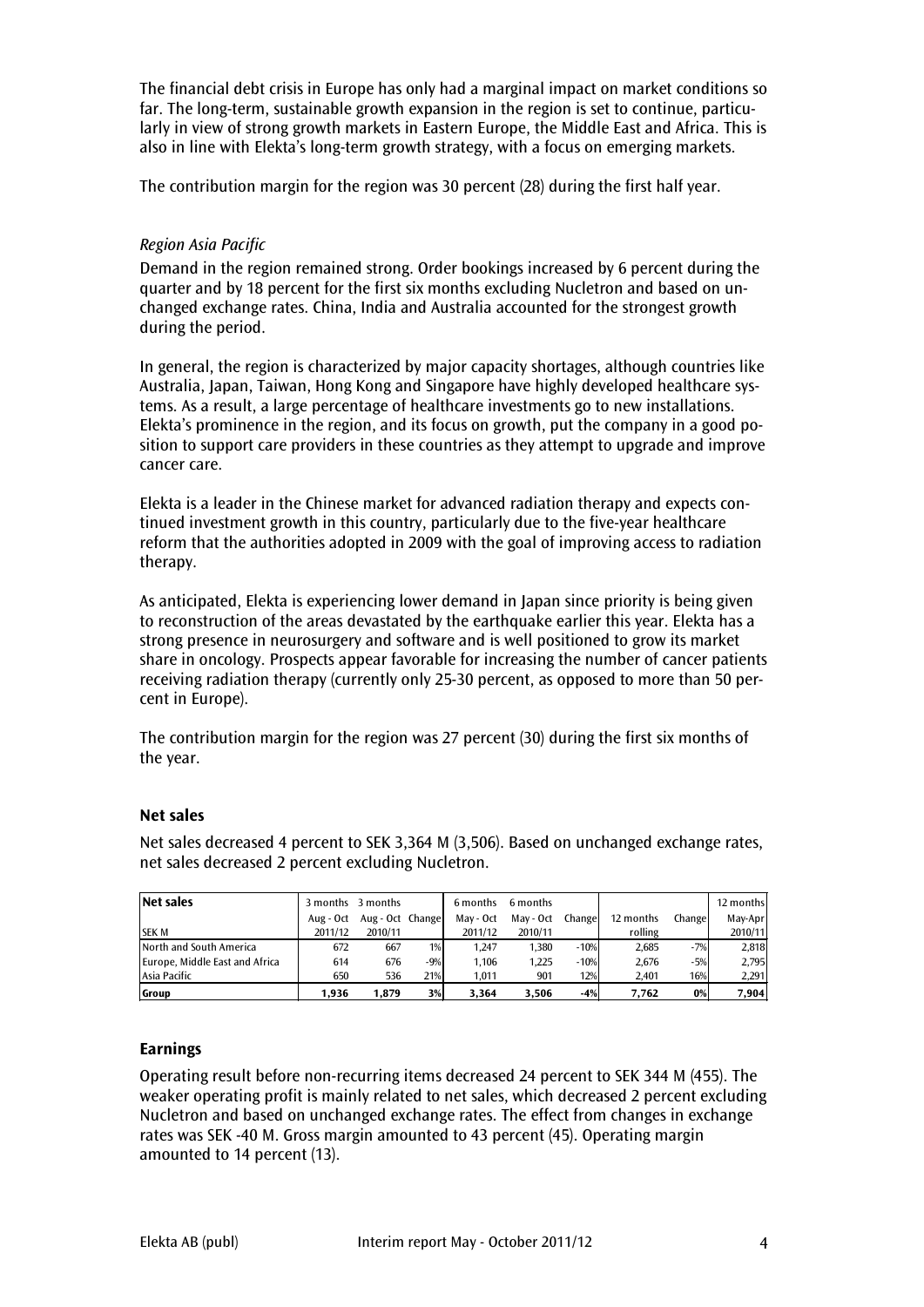Non-recurring items comprise transaction costs and restructuring costs related to the acquisition of Nucletron of SEK -47 M (0) and net gain from the divestment of the pathology business of SEK 180 M (0).

Research and development expenditures, before capitalization of development costs, increased to SEK 354 M (315) equal to 11 percent (9) of net sales.

Costs for Elekta's ongoing incentive programs amounted to SEK 5 M (29).

The change in unrealized exchange rate effects from cash flow hedges amounted to SEK -88 M (-6) and is reported in other comprehensive income. Closing balance of unrealized exchange rate effects from cash flow hedges in shareholders' equity was SEK 40 M (128 on April 30, 2011) exclusive of tax.

Net financial items amounted to SEK -62 M (-20). The change over last year is mainly due to the financing of the acquisition of Nucletron.

Income before tax amounted to SEK 415 M (435). Tax expense amounted to SEK 120 M (130) or 29 percent (30). Net income amounted to SEK 295 M (305).

Earnings per share amounted to SEK 3.12 (3.28) before dilution and SEK 3.08 (3.24) after dilution.

Return on shareholders' equity amounted to 28 percent (31) and return on capital employed amounted to 26 percent (33).

#### **Investments and depreciation**

Investments in intangible and tangible fixed assets amounted to SEK 184 M (102). Amortization of intangible assets and depreciation of tangible fixed assets amounted to SEK 131 M (122). Capitalization of development costs and amortization of capitalized development costs amounted to net SEK 79 M (25), of which 64 M (36) relates to the R&D function. Capitalization within the R&D function amounted to SEK 101 M (66) and amortization to SEK 37 M (30).

#### **Liquidity and financial position**

Cash flow from operating activities was SEK 242 M (204). Cash flow after investments amounted to SEK -2 989 M (-71), including business combinations, business divestment and investment in associate of net SEK -3 171 M (-239). Cash conversion was 43 percent (40). Cash and cash equivalents amounted to SEK 364 M (1,363 on April 30, 2011) and interestbearing liabilities amounted to SEK 3,332 M (881 on April 30, 2011). Thus, net debt amounted to SEK 2,968 M (net cash 482 on April 30, 2011). Net debt/equity ratio was 0.77 (-0.13 on April 30, 2011).

#### **Shares**

During the period 342,550 new Series B shares were subscribed through exercise of warrants distributed within the framework of the established option programs. Total number of registered shares on October 31, 2011 was 94,582,219 divided between 3,562,500 Ashares and 91,019,719 B-shares.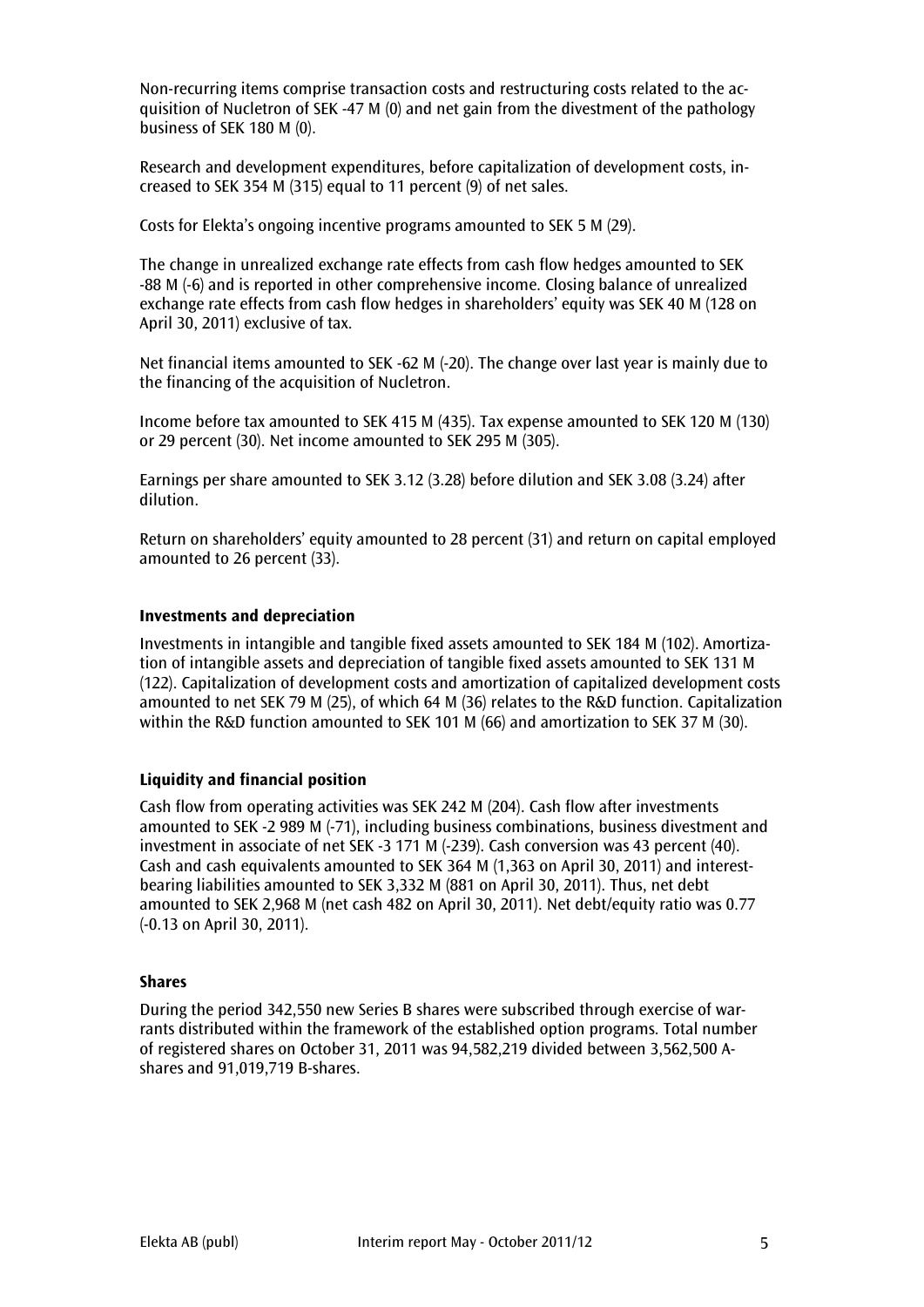### **Employees**

The average number of employees was 3,226 (2,600). The average number of employees in the Parent Company was 20 (21).

The number of employees on October 31, 2011 totaled 3,342 whereof Nucletron had 569. On April 30, 2011, the number of employees in Elekta totaled 2,760.

#### **Risks and uncertainties**

A weak economic development and high levels public debt might, for some markets, mean less availability of financing for private customers and reduced future health care spending by the governments. Elekta's ability to deliver treatment equipment is to a large extent dependent on customers' readiness to receive the delivery and to pay within the agreed timeframe. This results in a risk of delayed deliveries and corresponding delayed revenue recognition. The Group's credit risks are normally limited since customer operations are, to a large extent, financed either directly or indirectly by public funds. The recent financial debt crisis in Europe is assessed as only having had a marginal impact on market conditions so far.

In its operations Elekta is subject to a number of financial risks primarily related to exchange rate fluctuations. In the short term the effect of currency movements is reduced through forward contracts. Hedging is conducted on the basis of expected net sales over a period of up to 24 months. The scope of the hedging is determined by the Company's assessment of currency risks.

Product safety issues and the regulatory approval processes in various countries constitute a risk since they could delay the ability of introducing products into the countries concerned.

A description of the generic risks and uncertainties in Elekta's business can be found in the Annual Report 2010/11 on page 63 and in note 2.

#### **Acquisition of Nucletron**

On September 15, 2011, Elekta acquired 100 percent of the shares as well as votes in Nucletron (New Nucletron Company B.V.), with registered office in Veenendaal, the Netherlands. Nucletron is world leading in brachytherapy treatment planning and delivery. The acquisition cost amounted to EUR 373 M. Goodwill and identifiable intangible assets amount to EUR 385 M according to a preliminary purchase price allocation. Elekta has consolidated Nucletron from September 15, 2011. From the date of acquisition Nucletron has contributed with order bookings of SEK 259 M, net sales of SEK 190 M and operating result of SEK 45 M. Transaction costs related to the acquisition have been expensed when incurred and amount to approximately SEK 40 M. Restructuring costs are expected to amount to SEK 130 M of which SEK 10 M have been expensed in the post-acquisition period. Elekta expects the integrated businesses to generate both revenue and cost synergies. Annual cost synergies have been estimated to approximately SEK 75 M and are expected to be realized in fiscal year 2012/13. Synergy effects in fiscal year 2011/12 are expected to be limited.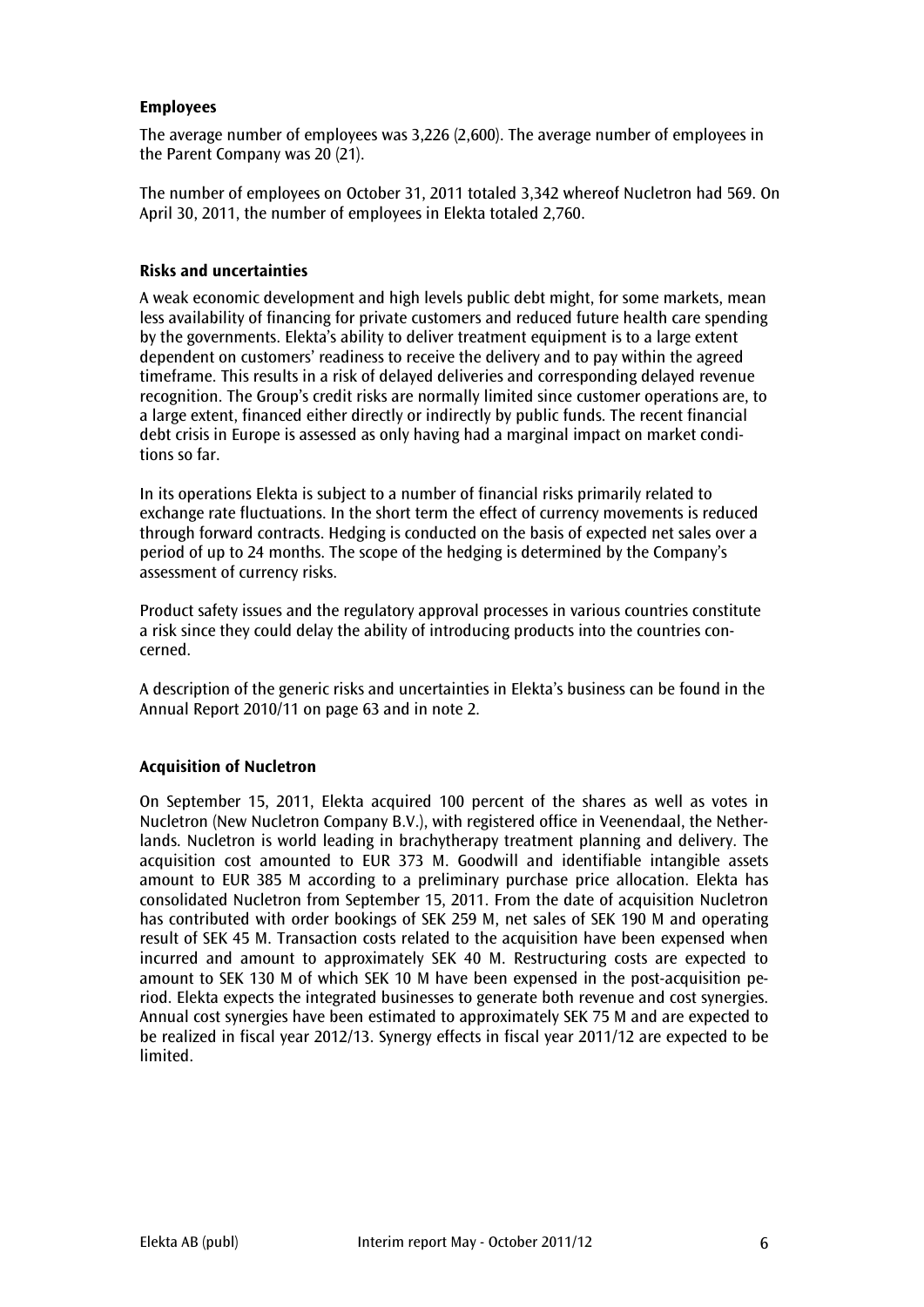**Preliminary acquisition information EUR M**

| <b>Purchase price and goodwill:</b>                                      |        |
|--------------------------------------------------------------------------|--------|
| Cash paid                                                                | 373    |
| <b>Total purchase price</b>                                              | 373    |
| Reduced by fair value of acquired net assets                             | $-122$ |
| Goodwill                                                                 | 251    |
| Acquired assets and liabilities according to purchase price allocations: |        |
| Intangible assets                                                        | 134    |
| Other non-current assets                                                 | 20     |
| Inventories                                                              | 10     |
| <b>Receivables</b>                                                       | 48     |
| Cash and cash equivalents                                                | 6      |
| <b>Provisions</b>                                                        | -35    |
| <b>Other liabilities</b>                                                 | -60    |
| Non-controlling interests                                                | -1     |
| Fair value of acquired net assets                                        | 122    |
| <b>Effect on cash and cash eqvivalents:</b>                              |        |
| Purchase price settled in cash                                           | -373   |
| Cash and cash equivalents in acquired operations                         | 6      |
| Total effect on Group cash and cash equivalents                          | $-367$ |
|                                                                          |        |

#### **Divestment of the pathology business**

On September 30, 2011, Elekta divested its Anatomic Pathology Information System business, marketed under the brand name PowerPath®. The consideration amounted to USD 30.5 M, through an asset deal on a cash and debt-free basis. The buyer was Sunquest Information Systems, Inc., a US based company providing closely related diagnostic IT solutions. During fiscal year 2010/11 the Pathology Information System generated revenues of approximately SEK 80 M and EBIT of SEK 19 M with 44 employees in the U.S. The capital gain amounted to SEK 180 M before tax based on current exchange rate and is expected to add approximately SEK 1.10 to earnings per share in the fiscal year 2011/12.

#### **Other significant events during the period**

On May 5, 2011, Elekta strengthened its long term loan financing by entering into a private placement agreement with U.S. institutional investors. The transaction amount was USD 200 million with tenors between seven and twelve years.

On July 8, 2011, Elekta extended its financing through a revolving credit facility of SEK 1,000 M. The tenor is one year with an option to prolong for another year.

#### **Significant event after the balance sheet date**

On November 8, 2011, Elekta signed a three-year loan agreement of SEK 400 M with AB Svensk Exportkredit, to further strengthen Elekta's funding through diversification and to have a longer maturity profile.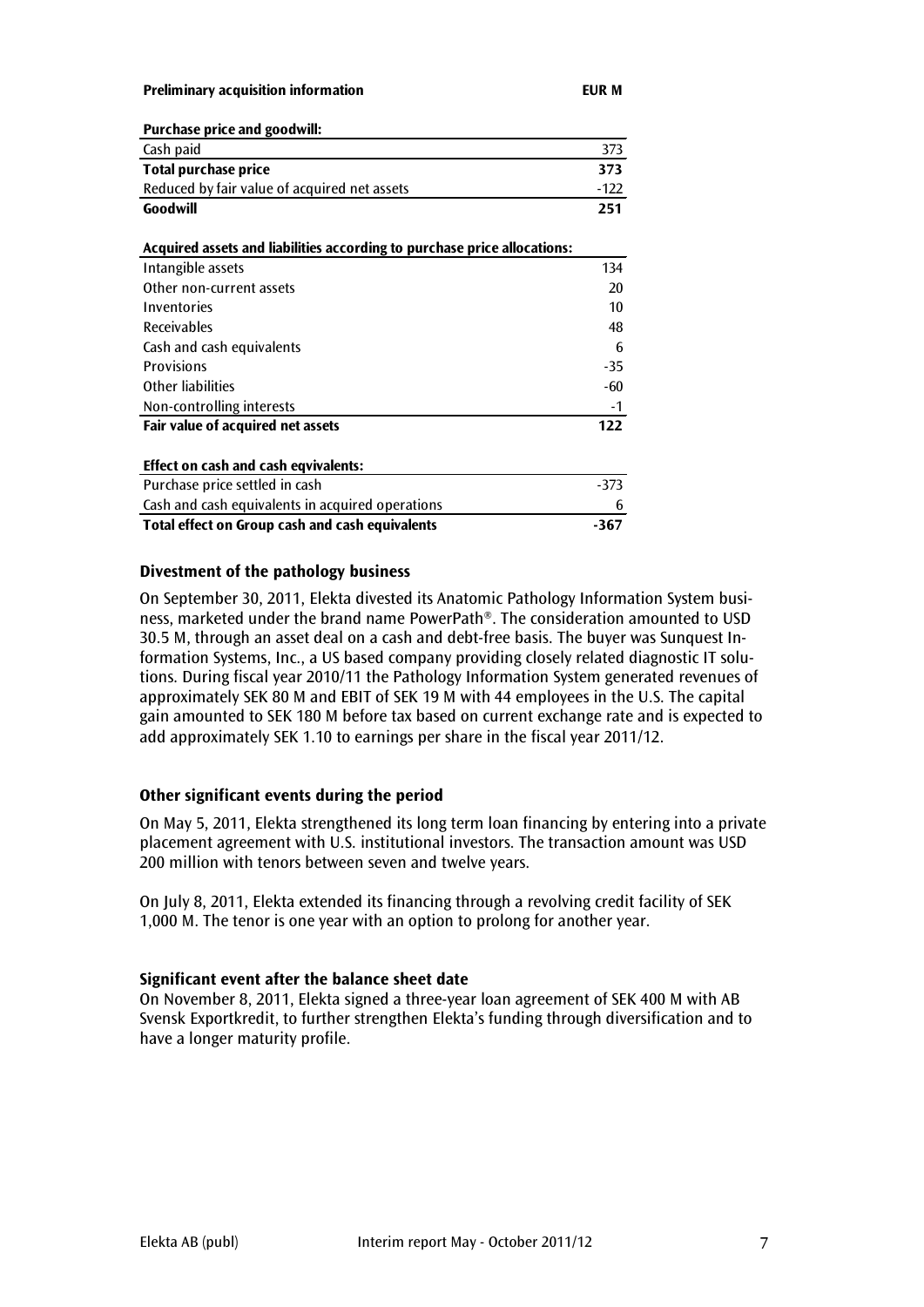#### **Outlook for fiscal year 2011/12**

For the fiscal year 2011/12, net sales is expected to grow by more than 20 percent in local currency and operating profit in SEK is expected to grow by more than 20 percent. The acquisition of Nucletron is expected to contribute to this increase by approximately 10 percentage points in both net sales and operating profit. Currency is estimated to have a negative effect of about SEK 100 M including hedging effects on earnings for the fiscal year 2011/12.

Stockholm, December 2, 2011

The Board of Directors and CEO declare that the undersigned six-month interim report provides a fair overview of the parent company's and Group's operations, their financial position and performance, and describes material risks and uncertainties facing the parent company and other companies in the Group.

Akbar Seddigh **Hans Barella** Hans Barella Luciano Cattani Chairman of the Board Birgitta Stymne Göransson Siaou-Sze Lien Molfgang Reim Laurent Leksell Jan Secher Tomas Puusepp President and CEO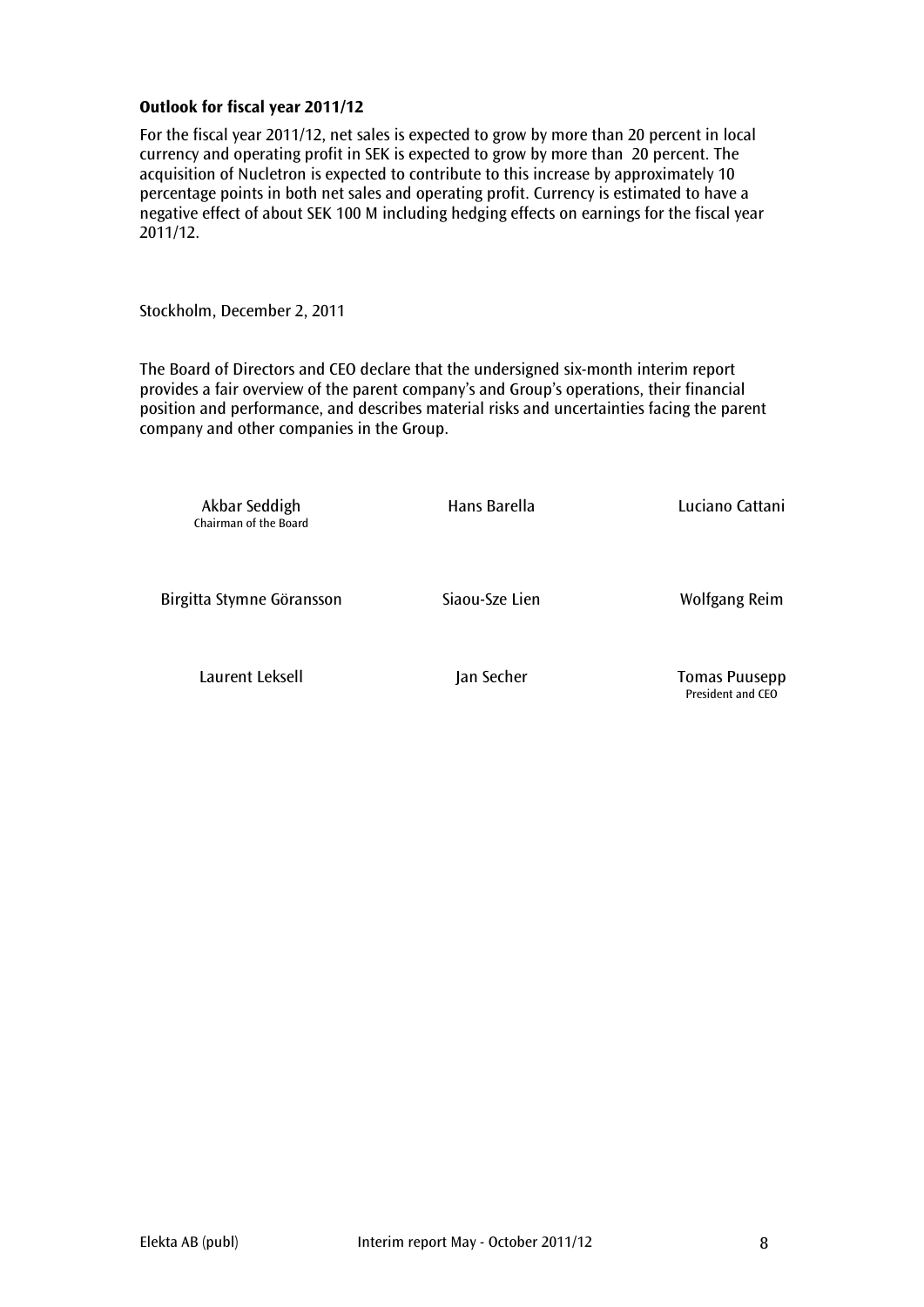#### **Auditors' review report for the interim report**

Elekta AB (publ), corporate registration number 556170-4015

#### *Introduction*

We have reviewed the interim report for Elekta AB (publ) for the period May 1, 2011 to October 31, 2011. The Board of Directors and the President and CEO are responsible for the preparation and presentation of this interim report in accordance with IAS 34 and the Annual Accounts Act. Our responsibility is to express a conclusion on this interim report based on our review.

#### *Scope of the review*

We conducted our review in accordance with the Standard on Review Engagements SÖG 2410, "Review of Interim Financial Information Performed by the Independent Auditor of the Entity". A review consists of making inquiries, primarily of persons responsible for financial and accounting matters, and applying analytical and other review procedures. A review has a different focus and is substantially less in scope than an audit conducted in accordance with ISA and other generally accepted auditing practices in Sweden. The procedures performed in a review do not enable us to obtain a level of assurance that would make us aware of all significant matters that might be identified in an audit. Therefore, the conclusion expressed based on a review does not give the same level of assurance as a conclusion expressed based on an audit.

#### *Conclusion*

Based on our review, nothing has come to our attention that causes us to believe that the interim report is not, in all material respects, prepared for the Group in accordance with IAS 34 and the Annual Accounts Act, and for the Parent Company, in accordance with the Annual Accounts Act.

Stockholm December 2, 2011

Deloitte AB

Jan Berntsson Authorized Public Accountant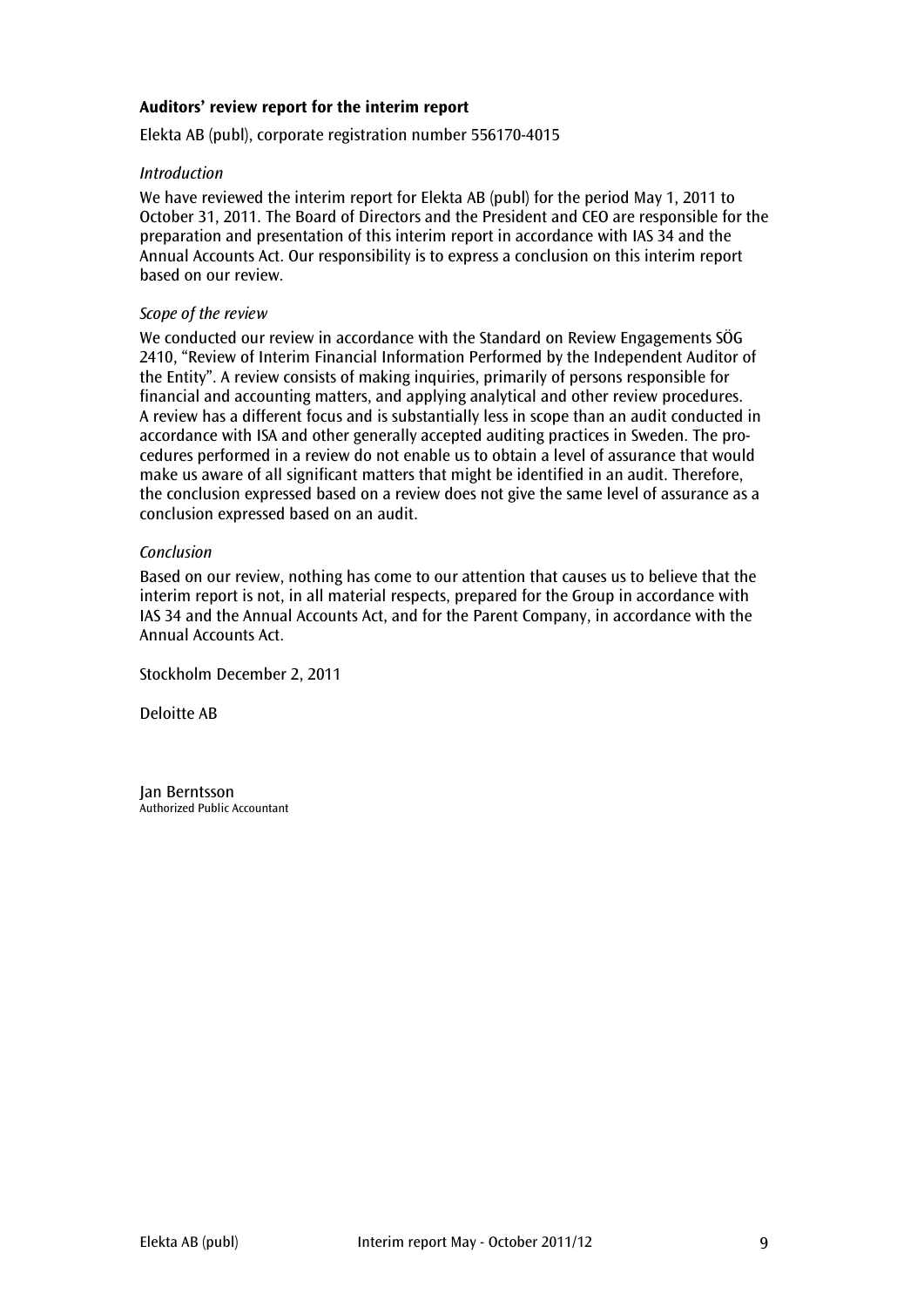#### **Elekta's six-month interim report conference call**

Elekta will host a telephone conference 10.00-11.00 CET on December 2, with President and CEO Tomas Puusepp and CFO Håkan Bergström.

To take part in the conference call, please dial in about 5-10 minutes in advance and use the access code 907053. Swedish dial-in number: +46 (0)8 5052 0110, UK dial-in number: +44 (0)20 7162 0077, US dial-in number: + 1 877 491 0064.

The telephone conference will also be broadcasted over the Internet (listen only). Please use the link<http://webeventservices.reg.meeting-stream.com/20111212elekta>

#### **Financial information**

Interim report May – January 2011/12 March 5, 2012 Year-end report May – April 2011/12 June 5, 2012

#### **For further information, please contact:**

Håkan Bergström, CFO, Elekta AB (publ) +46 8 587 25 547, hakan.bergstrom@elekta.com

Stina Thorman, Vice President Corporate Communications, Elekta AB (publ) +46 8 587 25 437, stina.thorman@elekta.com

Johan Andersson Melbi, Investor Relations Manager, Elekta AB (publ) +46 8 587 25 415, [johan.anderssonmelbi@elekta.com](mailto:johan.anderssonmelbi@elekta.com)

#### **Elekta AB (publ)**

Corporate registration number 556170-4015 Box 7593, SE 103 93 Stockholm, Sweden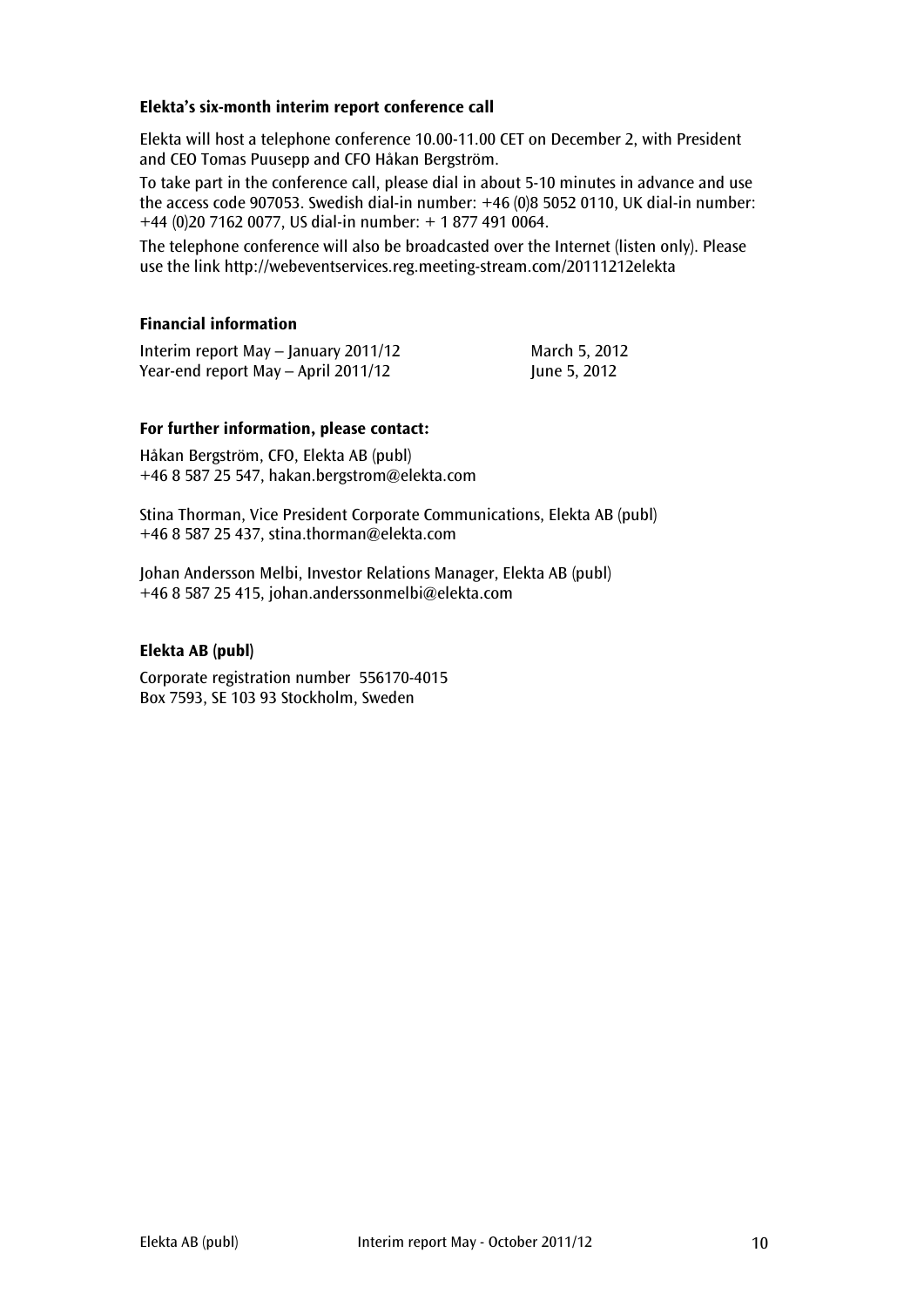# **Accounting principles**

This interim report is prepared, with regard to the Group, according to IAS 34 and the Swedish Annual Accounts Act and, with regard to the Parent Company, according to the Swedish Annual Accounts Act and RFR 2. The accounting principles applied correspond to those presented in the Annual Report 2010/11 with exceptions related to a limited number of revised standards and interpretations which are effective and applied from the fiscal year 2011/12. The changes have been assessed to have no material impact on future financial reports.

| <b>Exchange rates</b> |            |         | Average rate               |        | <b>Closing rate</b> |         |        |  |
|-----------------------|------------|---------|----------------------------|--------|---------------------|---------|--------|--|
|                       |            |         | May - Oct May - Oct Change |        | Oct 31.             | Apr 30, | Change |  |
| Country               | Currency   | 2011/12 | 2010/11                    |        | 2011                | 2011    |        |  |
| Euroland              | 1 EURI     | 9.107   | 9.445                      | $-4%$  | 9.024               | 8.911   | 1%     |  |
| <b>Great Britain</b>  | 1 GBP      | 10.370  | 11.204                     | $-7%$  | 10.321              | 10.010  | 3%     |  |
| Japan                 | $1$ $ PY $ | 0.082   | 0.084                      | $-2%$  | 0.082               | 0.074   | 11%    |  |
| <b>United States</b>  | 1 USD      | 6.445   | 7.339                      | $-12%$ | 6.442               | 6.005   | 7%     |  |

Regarding foreign group companies, order bookings and income statement are translated at average exchange rates for the reporting period while order backlog and balance sheet are translated at closing exchange rates.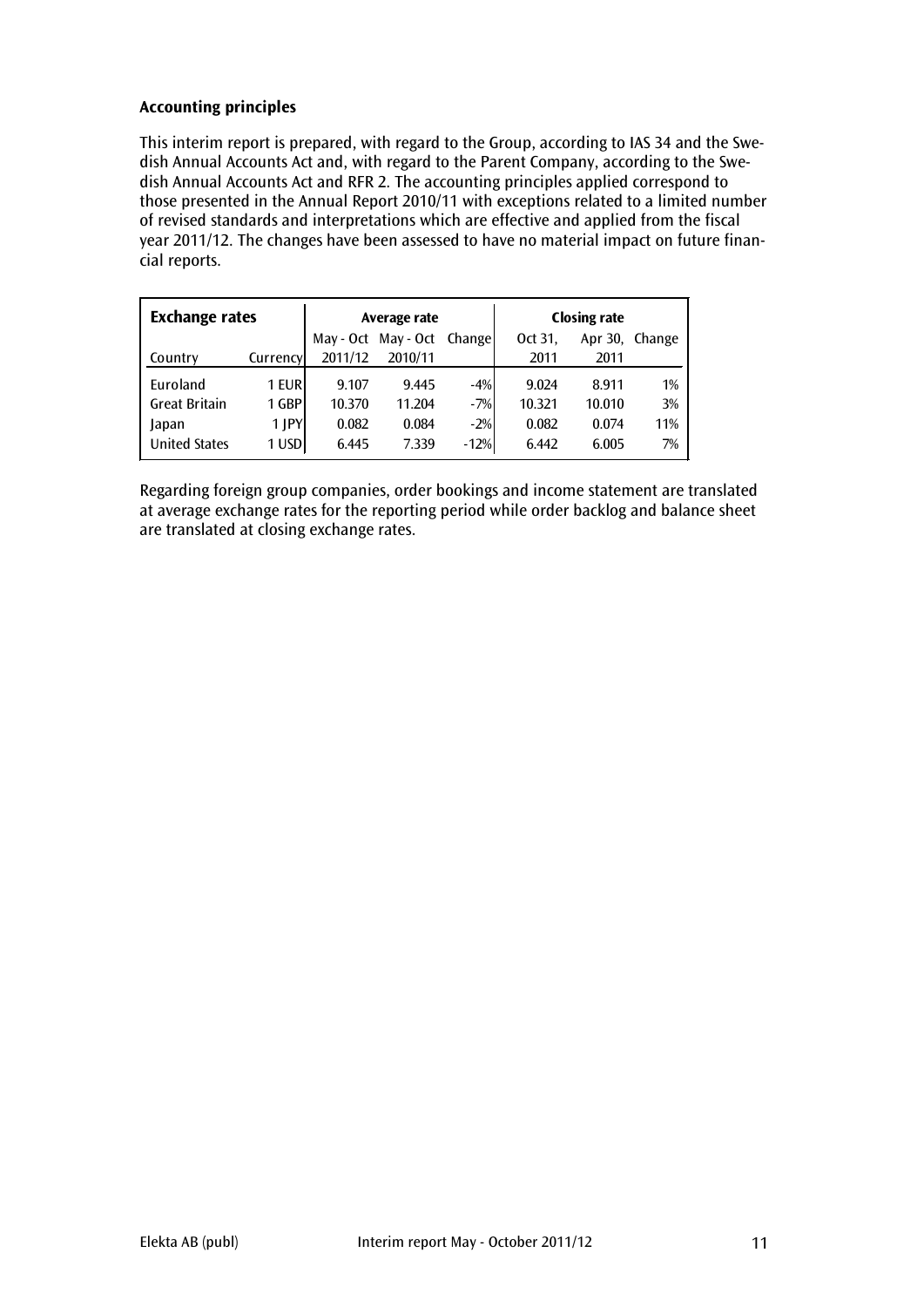#### **CONSOLIDATED INCOME STATEMENT AND STATEMENT OF COMPREHENSIVE INCOME**

| <b>SEK M</b>                                                          | 3 months             | 3 months             | 6 months             |                      | 6 months 12 months 12 months |                      |
|-----------------------------------------------------------------------|----------------------|----------------------|----------------------|----------------------|------------------------------|----------------------|
| Income statement                                                      | Aug - Oct<br>2011/12 | Aug - Oct<br>2010/11 | May - Oct<br>2011/12 | May - Oct<br>2010/11 | rolling<br>2010/11           | May - Apr<br>2010/11 |
| Net sales                                                             | 1,936                | 1,879                | 3,364                | 3,506                | 7,762                        | 7,904                |
| Cost of products sold                                                 | $-1,089$             | $-1,014$             | $-1,906$             | $-1,916$             | $-4,227$                     | $-4,237$             |
| Gross income                                                          | 847                  | 865                  | 1,458                | 1,590                | 3,535                        | 3,667                |
| Selling expenses                                                      | $-266$               | $-254$               | $-494$               | -482                 | $-969$                       | $-957$               |
| Administrative expenses                                               | $-187$               | $-189$               | $-355$               | $-380$               | $-724$                       | $-749$               |
| R&D expenses<br>Exchange rate differences                             | $-152$<br>10         | $-147$<br>27         | $-291$<br>26         | $-280$<br>7          | $-563$<br>112                | $-552$<br>93         |
| Operating result before non-recurring items                           | 252                  | 302                  | 344                  | 455                  | 1,391                        | 1,502                |
| Transaction and restructuring costs                                   | $-47$                |                      | $-47$                |                      | $-47$                        |                      |
| Net gain from divested business                                       | 180                  |                      | 180                  |                      | 180                          |                      |
| <b>Operating result</b>                                               | 385                  | 302                  | 477                  | 455                  | 1,524                        | 1,502                |
| Result from participations in associates                              | $-3$                 | $-3$                 | $\bf{0}$             | $-3$                 | $\overline{2}$               | $-1$                 |
| Interest income<br>Interest expenses and similar items                | 12<br>$-54$          | 5<br>$-15$           | 20<br>$-92$          | 13<br>$-28$          | 33<br>$-122$                 | 26<br>$-58$          |
| Exchange rate differences                                             | 10                   | $-1$                 | 10                   | $-2$                 | 7                            | $-5$                 |
| Income before tax                                                     | 350                  | 288                  | 415                  | 435                  | 1,444                        | 1,464                |
| Income taxes                                                          | $-101$               | $-86$                | $-120$               | $-130$               | $-423$                       | -433                 |
| Net income                                                            | 249                  | 202                  | 295                  | 305                  | 1,021                        | 1,031                |
| Net income attributable to:                                           |                      |                      |                      |                      |                              |                      |
| Parent Company shareholders                                           | 246                  | 202                  | 293                  | 305                  | 1019                         | 1031                 |
| Non-controlling interests                                             | 3                    | 0                    | 2                    | 0                    | 2                            | $\bf{0}$             |
| Earnings per share before dilution, SEK                               | 2.62                 | 2.17                 | 3.12                 | 3.28                 | 10.88                        | 11.04                |
| Earnings per share after dilution, SEK                                | 2.58                 | 2.15                 | 3.08                 | 3.24                 | 10.75                        | 10.91                |
| Statement of comprehensive income                                     |                      |                      |                      |                      |                              |                      |
| Net income                                                            | 249                  | 202                  | 295                  | 305                  | 1021                         | 1031                 |
| Other comprehensive income:                                           |                      |                      |                      |                      |                              |                      |
| Revaluation of cash flow hedges                                       | -20                  | -2                   | $-88$                | $-6$                 | $-20$                        | 62                   |
| Translation differences from foreign operations                       | $-30$                | $-100$               | 96                   | $-109$               | $-117$                       | $-322$               |
| Hedge of net investment<br>Income tax relating to components of other | $\bf{0}$             | $-3$                 | 3                    | $-3$                 | $-3$                         | $-9$                 |
| comprehensive income                                                  | 5                    | 1                    | 23                   | 2                    | 7                            | $-14$                |
| Other comprehensive income for the period                             | -45                  | $-104$               | 34                   | $-116$               | $-133$                       | $-283$               |
| Comprehensive income for the period                                   | 204                  | 98                   | 329                  | 189                  | 888                          | 748                  |
|                                                                       |                      |                      |                      |                      |                              |                      |
| Comprehensive income attributable to:<br>Parent Company shareholders  | 201                  | 99                   | 327                  | 190                  | 885                          | 748                  |
| Non-controlling interests                                             | 3                    | $-1$                 | 2                    | $-1$                 | 3                            | 0                    |
|                                                                       |                      |                      |                      |                      |                              |                      |
| <b>CASH FLOW</b>                                                      |                      |                      |                      |                      |                              |                      |
|                                                                       |                      |                      |                      |                      |                              |                      |
| <b>SEK M</b>                                                          |                      |                      |                      |                      |                              |                      |
| Operating cash flow<br>Change in working capital                      | 153<br>$-70$         | 194<br>40            | 128<br>114           | 259<br>$-55$         | 1,049<br>$-171$              | 1,180<br>$-340$      |
| Cash flow from operating activities                                   | 83                   | 234                  | 242                  | 204                  | 878                          | 840                  |
| Business combinations and investments in associates                   | $-3,139$             | 1                    | $-3,171$             | $-239$               | $-3.191$                     | $-259$               |
| Other investing activities                                            | -41                  | $-21$                | -60                  | -36                  | $-114$                       | $-90$                |
| Cash flow from investing activities                                   | $-3,180$             | $-20$                | $-3,231$             | -275                 | $-3,305$                     | -349                 |
| <b>Cash flow after investments</b>                                    | $-3,097$             | 214                  | -2,989               | $-71$                | $-2,427$                     | 491                  |
| Cash flow from financing activities                                   | 579                  | $-239$               | 1,963                | $-225$               | 1,961                        | -227                 |
| Cash flow for the period                                              | $-2,518$             | $-25$                | $-1,026$             | -296                 | $-466$                       | 264                  |
| Exchange rate differences                                             | 66                   | $-11$                | 27                   | $-10$                | $-37$                        | -74                  |
| Change in cash and cash equivalents for the period                    | $-2,452$             | $-36$                | -999                 | $-306$               | $-503$                       | 190                  |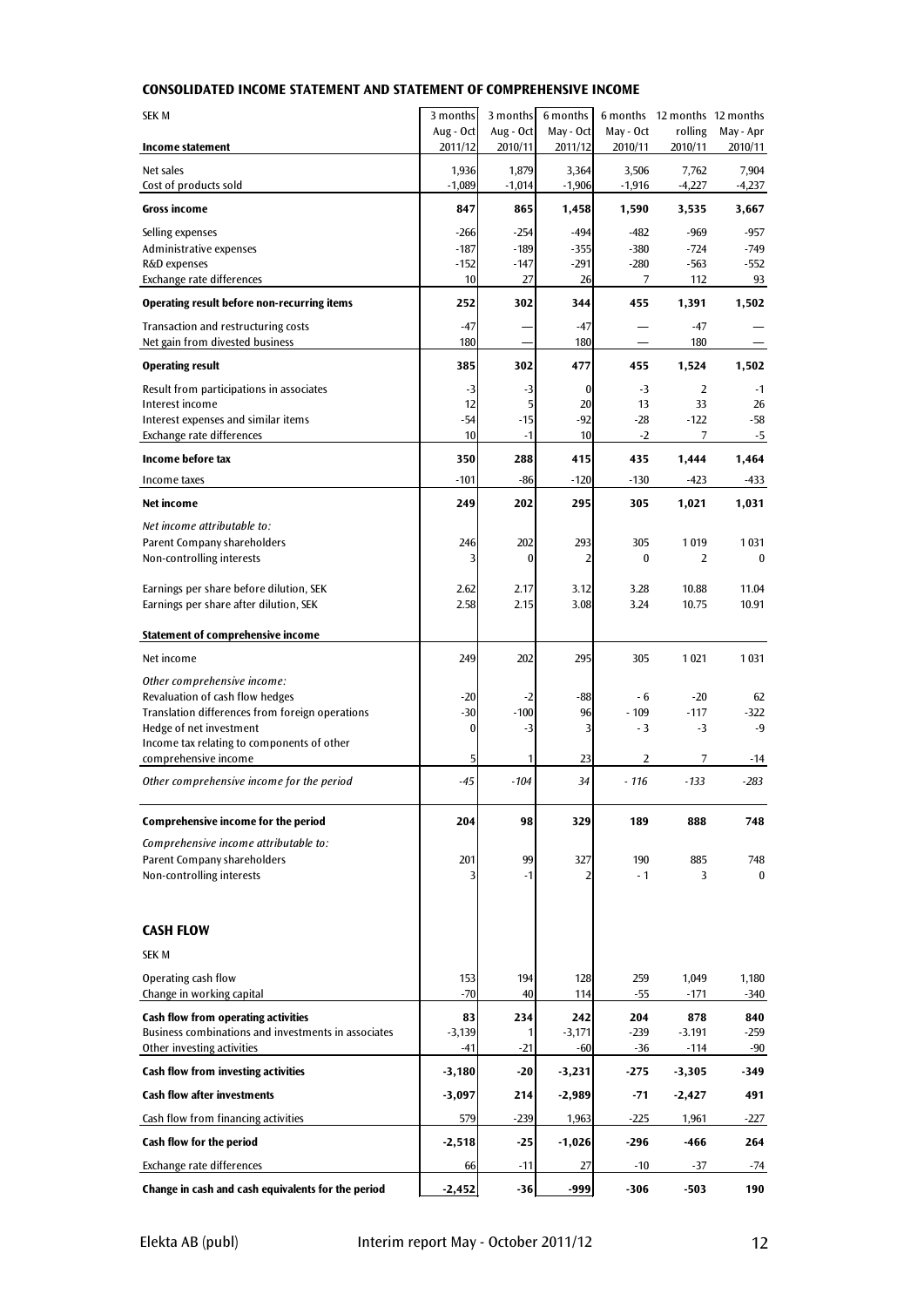#### **CONSOLIDATED BALANCE SHEET**

| 2011<br>2010<br>2011<br><b>Non-current assets</b><br>Intangible assets<br>6,304<br>2,885<br>2,692<br>Tangible fixed assets<br>387<br>240<br>236<br><b>Financial assets</b><br>62<br>67<br>89<br>Deferred tax assets<br>257<br>162<br>206<br><b>Total non-current assets</b><br>7,037<br>3,349<br>3,201<br><b>Current assets</b><br>763<br>605<br><b>Inventories</b><br>540<br>Accounts receivable<br>2,162<br>2,026<br>2,273<br>Other current receivables<br>1,328<br>1,585<br>1,638<br>Cash and cash equivalents<br>364<br>867<br>1,363<br><b>Total current assets</b><br>4,927<br>4,826<br>5,761<br><b>Total assets</b><br>11,964<br>8,175<br>8,962<br>3,819<br>Elekta's owners' equity<br>3,240<br>3,832<br>Non-controlling interests<br>13<br>0<br>$\mathbf{1}$<br><b>Total equity</b><br>3,832<br>3,240<br>3,833<br><b>Non-current liabilities</b><br>Long-term interest-bearing liabilities<br>2,124<br>894<br>782<br>Deferred tax liabilities<br>226<br>576<br>300<br>Other long-term liabilities<br>102<br>141<br>119<br><b>Total non-current liabilities</b><br>2,841<br>1,222<br>1,201<br><b>Current liabilities</b><br>Short-term interest-bearing liabilities<br>1,208<br>88<br>99<br>Accounts payable<br>550<br>413<br>544<br>Advances from customers<br>1,106<br>1,280<br>1,113<br>Other current liabilities<br>2,427<br>1,932<br>2,172<br><b>Total current liabilities</b><br>3,928<br>5,291<br>3,713<br><b>Total equity and liabilities</b><br>11,964<br>8,175<br>8,962<br>Assets pledged<br>3<br>$\overline{4}$<br>3<br><b>Contingent liabilities</b><br>26<br>55<br>48 | <b>SEK M</b> | Oct 31, | Oct 31, | Apr 30, |
|------------------------------------------------------------------------------------------------------------------------------------------------------------------------------------------------------------------------------------------------------------------------------------------------------------------------------------------------------------------------------------------------------------------------------------------------------------------------------------------------------------------------------------------------------------------------------------------------------------------------------------------------------------------------------------------------------------------------------------------------------------------------------------------------------------------------------------------------------------------------------------------------------------------------------------------------------------------------------------------------------------------------------------------------------------------------------------------------------------------------------------------------------------------------------------------------------------------------------------------------------------------------------------------------------------------------------------------------------------------------------------------------------------------------------------------------------------------------------------------------------------------------------------------------------------------------------------------|--------------|---------|---------|---------|
|                                                                                                                                                                                                                                                                                                                                                                                                                                                                                                                                                                                                                                                                                                                                                                                                                                                                                                                                                                                                                                                                                                                                                                                                                                                                                                                                                                                                                                                                                                                                                                                          |              |         |         |         |
|                                                                                                                                                                                                                                                                                                                                                                                                                                                                                                                                                                                                                                                                                                                                                                                                                                                                                                                                                                                                                                                                                                                                                                                                                                                                                                                                                                                                                                                                                                                                                                                          |              |         |         |         |
|                                                                                                                                                                                                                                                                                                                                                                                                                                                                                                                                                                                                                                                                                                                                                                                                                                                                                                                                                                                                                                                                                                                                                                                                                                                                                                                                                                                                                                                                                                                                                                                          |              |         |         |         |
|                                                                                                                                                                                                                                                                                                                                                                                                                                                                                                                                                                                                                                                                                                                                                                                                                                                                                                                                                                                                                                                                                                                                                                                                                                                                                                                                                                                                                                                                                                                                                                                          |              |         |         |         |
|                                                                                                                                                                                                                                                                                                                                                                                                                                                                                                                                                                                                                                                                                                                                                                                                                                                                                                                                                                                                                                                                                                                                                                                                                                                                                                                                                                                                                                                                                                                                                                                          |              |         |         |         |
|                                                                                                                                                                                                                                                                                                                                                                                                                                                                                                                                                                                                                                                                                                                                                                                                                                                                                                                                                                                                                                                                                                                                                                                                                                                                                                                                                                                                                                                                                                                                                                                          |              |         |         |         |
|                                                                                                                                                                                                                                                                                                                                                                                                                                                                                                                                                                                                                                                                                                                                                                                                                                                                                                                                                                                                                                                                                                                                                                                                                                                                                                                                                                                                                                                                                                                                                                                          |              |         |         |         |
|                                                                                                                                                                                                                                                                                                                                                                                                                                                                                                                                                                                                                                                                                                                                                                                                                                                                                                                                                                                                                                                                                                                                                                                                                                                                                                                                                                                                                                                                                                                                                                                          |              |         |         |         |
|                                                                                                                                                                                                                                                                                                                                                                                                                                                                                                                                                                                                                                                                                                                                                                                                                                                                                                                                                                                                                                                                                                                                                                                                                                                                                                                                                                                                                                                                                                                                                                                          |              |         |         |         |
|                                                                                                                                                                                                                                                                                                                                                                                                                                                                                                                                                                                                                                                                                                                                                                                                                                                                                                                                                                                                                                                                                                                                                                                                                                                                                                                                                                                                                                                                                                                                                                                          |              |         |         |         |
|                                                                                                                                                                                                                                                                                                                                                                                                                                                                                                                                                                                                                                                                                                                                                                                                                                                                                                                                                                                                                                                                                                                                                                                                                                                                                                                                                                                                                                                                                                                                                                                          |              |         |         |         |
|                                                                                                                                                                                                                                                                                                                                                                                                                                                                                                                                                                                                                                                                                                                                                                                                                                                                                                                                                                                                                                                                                                                                                                                                                                                                                                                                                                                                                                                                                                                                                                                          |              |         |         |         |
|                                                                                                                                                                                                                                                                                                                                                                                                                                                                                                                                                                                                                                                                                                                                                                                                                                                                                                                                                                                                                                                                                                                                                                                                                                                                                                                                                                                                                                                                                                                                                                                          |              |         |         |         |
|                                                                                                                                                                                                                                                                                                                                                                                                                                                                                                                                                                                                                                                                                                                                                                                                                                                                                                                                                                                                                                                                                                                                                                                                                                                                                                                                                                                                                                                                                                                                                                                          |              |         |         |         |
|                                                                                                                                                                                                                                                                                                                                                                                                                                                                                                                                                                                                                                                                                                                                                                                                                                                                                                                                                                                                                                                                                                                                                                                                                                                                                                                                                                                                                                                                                                                                                                                          |              |         |         |         |
|                                                                                                                                                                                                                                                                                                                                                                                                                                                                                                                                                                                                                                                                                                                                                                                                                                                                                                                                                                                                                                                                                                                                                                                                                                                                                                                                                                                                                                                                                                                                                                                          |              |         |         |         |
|                                                                                                                                                                                                                                                                                                                                                                                                                                                                                                                                                                                                                                                                                                                                                                                                                                                                                                                                                                                                                                                                                                                                                                                                                                                                                                                                                                                                                                                                                                                                                                                          |              |         |         |         |
|                                                                                                                                                                                                                                                                                                                                                                                                                                                                                                                                                                                                                                                                                                                                                                                                                                                                                                                                                                                                                                                                                                                                                                                                                                                                                                                                                                                                                                                                                                                                                                                          |              |         |         |         |
|                                                                                                                                                                                                                                                                                                                                                                                                                                                                                                                                                                                                                                                                                                                                                                                                                                                                                                                                                                                                                                                                                                                                                                                                                                                                                                                                                                                                                                                                                                                                                                                          |              |         |         |         |
|                                                                                                                                                                                                                                                                                                                                                                                                                                                                                                                                                                                                                                                                                                                                                                                                                                                                                                                                                                                                                                                                                                                                                                                                                                                                                                                                                                                                                                                                                                                                                                                          |              |         |         |         |
|                                                                                                                                                                                                                                                                                                                                                                                                                                                                                                                                                                                                                                                                                                                                                                                                                                                                                                                                                                                                                                                                                                                                                                                                                                                                                                                                                                                                                                                                                                                                                                                          |              |         |         |         |
|                                                                                                                                                                                                                                                                                                                                                                                                                                                                                                                                                                                                                                                                                                                                                                                                                                                                                                                                                                                                                                                                                                                                                                                                                                                                                                                                                                                                                                                                                                                                                                                          |              |         |         |         |
|                                                                                                                                                                                                                                                                                                                                                                                                                                                                                                                                                                                                                                                                                                                                                                                                                                                                                                                                                                                                                                                                                                                                                                                                                                                                                                                                                                                                                                                                                                                                                                                          |              |         |         |         |
|                                                                                                                                                                                                                                                                                                                                                                                                                                                                                                                                                                                                                                                                                                                                                                                                                                                                                                                                                                                                                                                                                                                                                                                                                                                                                                                                                                                                                                                                                                                                                                                          |              |         |         |         |
|                                                                                                                                                                                                                                                                                                                                                                                                                                                                                                                                                                                                                                                                                                                                                                                                                                                                                                                                                                                                                                                                                                                                                                                                                                                                                                                                                                                                                                                                                                                                                                                          |              |         |         |         |
|                                                                                                                                                                                                                                                                                                                                                                                                                                                                                                                                                                                                                                                                                                                                                                                                                                                                                                                                                                                                                                                                                                                                                                                                                                                                                                                                                                                                                                                                                                                                                                                          |              |         |         |         |
|                                                                                                                                                                                                                                                                                                                                                                                                                                                                                                                                                                                                                                                                                                                                                                                                                                                                                                                                                                                                                                                                                                                                                                                                                                                                                                                                                                                                                                                                                                                                                                                          |              |         |         |         |
|                                                                                                                                                                                                                                                                                                                                                                                                                                                                                                                                                                                                                                                                                                                                                                                                                                                                                                                                                                                                                                                                                                                                                                                                                                                                                                                                                                                                                                                                                                                                                                                          |              |         |         |         |
|                                                                                                                                                                                                                                                                                                                                                                                                                                                                                                                                                                                                                                                                                                                                                                                                                                                                                                                                                                                                                                                                                                                                                                                                                                                                                                                                                                                                                                                                                                                                                                                          |              |         |         |         |
|                                                                                                                                                                                                                                                                                                                                                                                                                                                                                                                                                                                                                                                                                                                                                                                                                                                                                                                                                                                                                                                                                                                                                                                                                                                                                                                                                                                                                                                                                                                                                                                          |              |         |         |         |
|                                                                                                                                                                                                                                                                                                                                                                                                                                                                                                                                                                                                                                                                                                                                                                                                                                                                                                                                                                                                                                                                                                                                                                                                                                                                                                                                                                                                                                                                                                                                                                                          |              |         |         |         |

#### **CHANGES IN EQUITY**

| <b>SEK M</b>                              | Oct 31. | Oct 31,      | Apr 30, |
|-------------------------------------------|---------|--------------|---------|
|                                           | 2011    | 2010         | 2011    |
|                                           |         |              |         |
| <b>Attributable to Elekta's owners</b>    |         |              |         |
| Opening balance                           | 3,832   | 3,243        | 3,243   |
| Comprehensive income for the period       | 327     | 190          | 748     |
| Incentive programs including deferred tax | $-3$    | 21           | 41      |
| Exercise of warrants                      | 39      | 166          | 180     |
| Repurchase of own shares                  |         | $-100$       | $-100$  |
| Dividend                                  | $-376$  | $-280$       | $-280$  |
| Total                                     | 3,819   | 3,240        | 3,832   |
| Attributable to non-controlling interests |         |              |         |
| Opening balance                           |         |              |         |
| <b>Business combination</b>               | 10      |              |         |
| Comprehensive income for the period       |         | $-1$         | 0       |
| <b>Total</b>                              | 13      | $\mathbf{0}$ |         |
| <b>Closing balance</b>                    | 3,832   | 3,240        | 3,833   |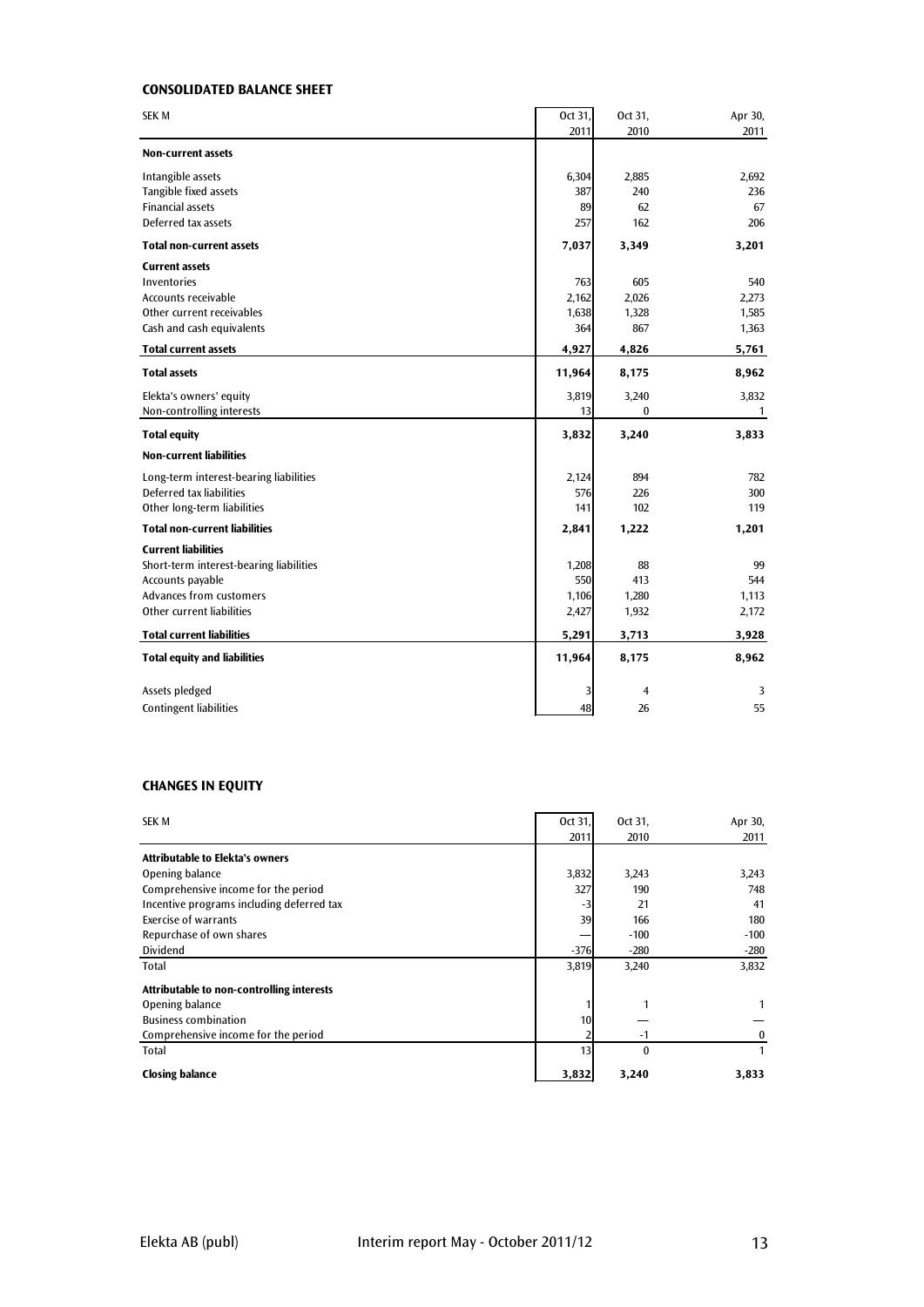| <b>KEY FIGURES</b>             | 12 months | 12 months | 12 months | 12 months | 12 months | 6 months  | 6 months  |
|--------------------------------|-----------|-----------|-----------|-----------|-----------|-----------|-----------|
|                                | May - Apr | May - Apr | May - Apr | May - Apr | May - Apr | May - Oct | May - Oct |
|                                | 2006/07   | 2007/08   | 2008/09   | 2009/10   | 2010/11   | 2010/11   | 2011/12   |
|                                |           |           |           |           |           |           |           |
| Order bookings, SEK M          | 5,102     | 5,882     | 7,656     | 8,757     | 9,061     | 4,127     | 4,402     |
| Net sales, SEK M               | 4,525     | 5,081     | 6,689     | 7,392     | 7,904     | 3,506     | 3,364     |
| Operating result, SEK M        | 509       | 650       | 830       | 1,232     | 1,502     | 455       | 477       |
| Operating margin               | 11%       | 13%       | 12%       | 17%       | 19%       | 13%       | 14%       |
| Profit margin                  | 11%       | 12%       | 12%       | 16%       | 19%       | 12%       | 12%       |
| Shareholders' equity, SEK M    | 1,863     | 1,813     | 2,555     | 3,244     | 3,833     | 3,240     | 3,832     |
| Capital employed, SEK M        | 2,850     | 3,262     | 4,182     | 4,283     | 4,714     | 4,222     | 7,164     |
| Equity/assets ratio            | 35%       | 29%       | 32%       | 38%       | 43%       | 40%       | 32%       |
| Net debt/equity ratio          | 0.27      | 0.58      | 0.31      | $-0.04$   | $-0.13$   | 0.04      | 0.77      |
| Return on shareholders' equity | 19%       | 23%       | 27%       | 30%       | 30%       | 31%       | 28%       |
| Return on capital employed     | 20%       | 24%       | 24%       | 30%       | 35%       | 33%       | 26%       |

| <b>DATA PER SHARE</b>          | 12 months | 12 months | 12 months | 12 months | 12 months | 6 months   | 6 months              |
|--------------------------------|-----------|-----------|-----------|-----------|-----------|------------|-----------------------|
|                                | May - Apr | May - Apr | May - Apr | May - Apr | May - Apr | May - Oct  | May - Oct             |
|                                | 2006/07   | 2007/08   | 2008/09   | 2009/10   | 2010/11   | 2010/11    | 2011/12               |
| Earnings per share             |           |           |           |           |           |            |                       |
|                                |           |           |           |           |           |            |                       |
| before dilution, SEK           | 3.72      | 4.46      | 6.00      | 9.09      | 11.04     | 3.28       | 3.12                  |
| after dilution, SEK            | 3.70      | 4.44      | 6.00      | 9.01      | 10.91     | 3.24       | 3.08                  |
| Cash flow per share            |           |           |           |           |           |            |                       |
| before dilution. SEK           | $-1.14$   | $-3.04$   | 6.30      | 10.50     | 5.25      | $-0.76$    | $-31.85$              |
| after dilution, SEK            | $-1.14$   | $-3.03$   | 6.30      | 10.41     | 5.19      | $-0.75$    | $-31.49$              |
| Shareholders' equity per share |           |           |           |           |           |            |                       |
| before dilution. SEK           | 19.96     | 19.70     | 27.67     | 34.95     | 40.89     | 34.61      | 40.59                 |
| after dilution, SEK            | 20.46     | 20.03     | 27.67     | 37.50     | 42.44     | 36.44      | 41.85                 |
| Average number of shares       |           |           |           |           |           |            |                       |
| before dilution, 000s          | 93,698    | 92,199    | 92,029    | 92,208    | 93,341    | 93,108     | 93,865                |
| after dilution, 000s           | 94,249    | 92,479    | 92,029    | 92,945    | 94,507    | 94,217     | 94,946                |
| Number of shares at closing    |           |           |           |           |           |            |                       |
| before dilution, 000s          | 93,036    | 91,570    | 92,125    | 92,795    | 93,738 *) | 93,607 $*$ | $94,080$ <sup>*</sup> |
| after dilution, 000s           | 94,072    | 92,245    | 92,125    | 95,895    | 95,905    | 95,873     | 95,891                |

Dilution 2006/07 – 2007/08 refers to warrants program 2004/2008. Dilution 2009/10 - 2011/12 refers to warrants programs 2007/2012 and 2008/2012 and share program 2009/2012 and 2010/2013.

\*) Number of registered shares at closing exluding treasury shares (502,000 shares).

| Data per quarter      | 01      | 02      | 03      | 04      | 01      | 02      | 03      | 04      | 01      | 02      |
|-----------------------|---------|---------|---------|---------|---------|---------|---------|---------|---------|---------|
| <b>SEK M</b>          | 2009/10 | 2009/10 | 2009/10 | 2009/10 | 2010/11 | 2010/11 | 2010/11 | 2010/11 | 2011/12 | 2011/12 |
| Order bookings        | .658    | 2,150   | 1.897   | 3.052   | 1.889   | 2.238   | 1.914   | 3.020   | 1.700   | 2.702   |
| Net sales             | 1.440   | 1.691   | 1.704   | 2.557   | 1.627   | 1.879   | 1.822   | 2.576   | 1,428   | 1,936   |
| Operating profit      | 89      | 232     | 232     | 679     | 153     | 302     | 296     | 751     | 92      | 385     |
| <b>Cash flow from</b> |         |         |         |         |         |         |         |         |         |         |
| operating activities  | $-138$  | 288     | 439     | 467     | $-30$   | 234     | 256     | 380     | 159     | 83      |

| <b>Order bookings growth based</b> |         |         |         |         |         |         |         |         |         |            |
|------------------------------------|---------|---------|---------|---------|---------|---------|---------|---------|---------|------------|
| on unchanged exchange rates        | 01      | 02      | 03      | 04      | 01      | 02      | 03      | 04      | 01      | 02         |
| <b>SEK M</b>                       | 2009/10 | 2009/10 | 2009/10 | 2009/10 | 2010/11 | 2010/11 | 2010/11 | 2010/11 | 2011/12 | 2011/12    |
| North and South America            | 8%      | 5%      | $-11%$  | 14%     | 0%      | 9%      | 79%     | $-14%$  | 9%      | $8\%$ **)  |
| Europe, Middle East and Africa     | 34%     | 57%     | 33%     | $-9%$   | 41%     | $-16%$  | $-25%$  | 35%     | $-24%$  | $31\%$ **) |
| Asia Pacific                       | 14%     | 6%      | 57%     | 0%      | 16%     | 42%     | $-5%$   | 25%     | 38%     | $6\%$ **)  |
| Group                              | 19%     | 22%     | 20%     | 3%      | 19%     | 7%      | 7%      | 9%      | 2%      | $14\%$ **) |

\*\*) excluding Nucletron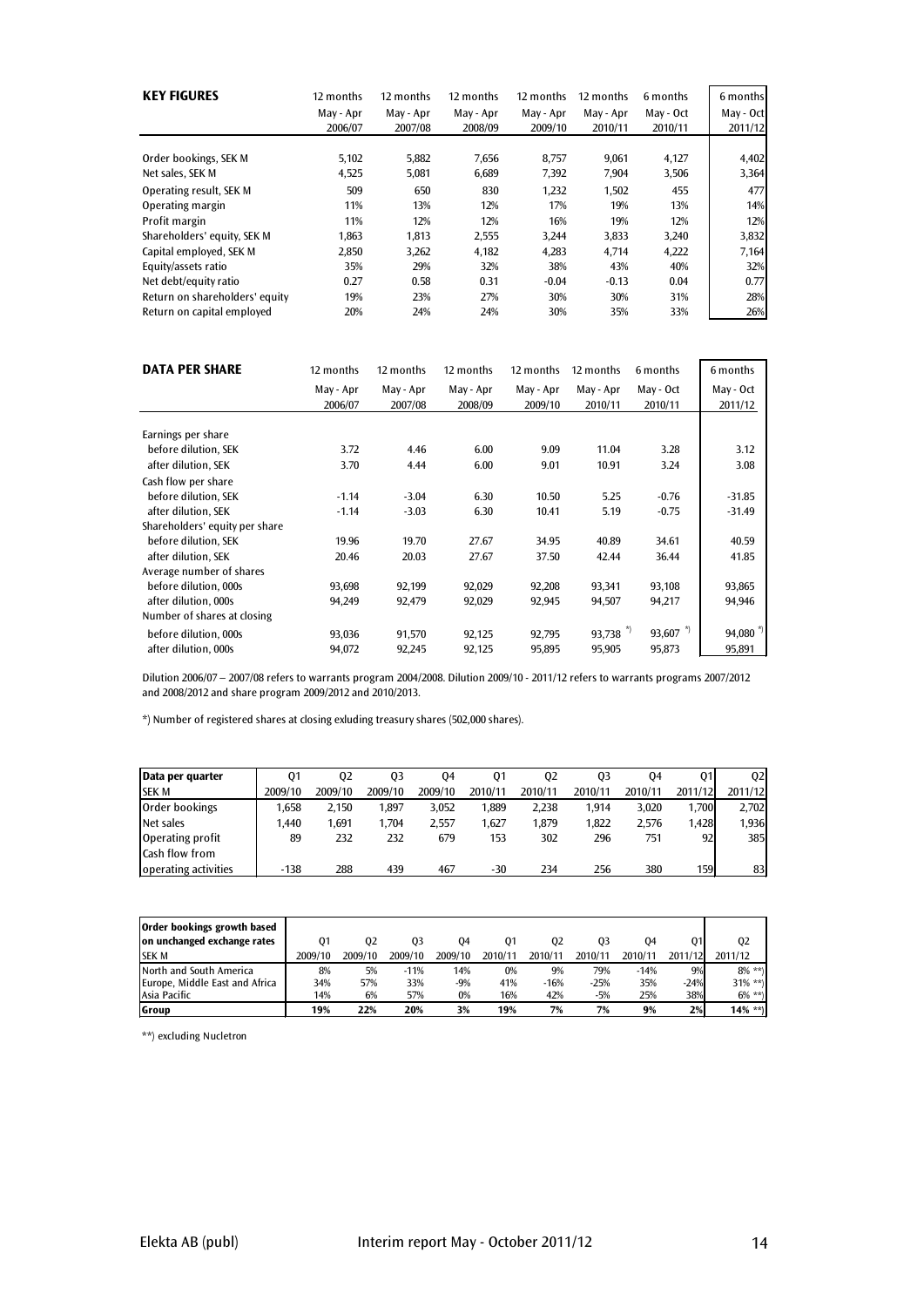#### **Segment reporting**

Elekta applies geographical segmentation. Order bookings, net sales and contribution margin for respective region are reported to Elekta's CFO and CEO (chief operating decision maker). In the regions' operating expenses cost of products sold and expenses are directly attributable to the respective region reported. Global costs for R&D, marketing, management of product supply centers and Parent Company are not allocated per region. Currency exposure is concentrated to product supply centers. The majority of exchange differences in operations are reported in global costs.

#### **Segment reporting May-Oct 2011/12**

| <b>SEK M</b>                      | North and<br>South America | Europe, Africa<br>and Middle East | Asia Pacific | Group total | % of<br>net sales   |  |
|-----------------------------------|----------------------------|-----------------------------------|--------------|-------------|---------------------|--|
| Net sales                         | 1,247                      | 1,106                             | 1,011        | 3,364       |                     |  |
| Operating expenses                | $-862$                     | $-779$                            | $-740$       | $-2,381$    | 71%                 |  |
| <b>Contribution margin</b>        | 385                        | 327                               | 271          | 983         | 29%                 |  |
| Contribution margin, %            | 31%                        | 30%                               | 27%          |             |                     |  |
| Non-recurring items               |                            |                                   |              | 133         |                     |  |
| Global costs                      |                            |                                   |              | $-639$      | 19%                 |  |
| <b>Operating result</b>           |                            |                                   |              | 477         | 14%                 |  |
| Net financial items               |                            |                                   |              | $-62$       |                     |  |
| Income before tax                 |                            |                                   |              | 415         |                     |  |
| May-Oct 2010/11                   |                            |                                   |              |             |                     |  |
| <b>SEK M</b>                      | North and<br>South America | Europe, Africa<br>and Middle East | Asia Pacific | Group total | $%$ of<br>net sales |  |
| Net sales                         | 1,380                      | 1,225                             | 901          | 3,506       |                     |  |
| <b>Operating expenses</b>         | $-906$                     | $-878$                            | $-633$       | $-2,417$    | 69%                 |  |
| <b>Contribution margin</b>        | 474                        | 347                               | 268          | 1,089       | 31%                 |  |
| Contribution margin, %            | 34%                        | 28%                               | 30%          |             |                     |  |
| Non-recurring items               |                            |                                   |              |             |                     |  |
| Global costs                      |                            |                                   |              | $-634$      | 18%                 |  |
| <b>Operating result</b>           |                            |                                   |              | 455         | 13%                 |  |
| Net financial items               |                            |                                   |              | $-20$       |                     |  |
| Income before tax                 |                            |                                   |              | 435         |                     |  |
| May-Apr 2010/11                   |                            |                                   |              |             |                     |  |
| <b>SEK M</b>                      | North and<br>South America | Europe, Africa<br>and Middle East | Asia Pacific | Group total | $%$ of<br>net sales |  |
| Net sales                         | 2,818                      | 2,795                             | 2,291        | 7,904       |                     |  |
| Operating expenses                | $-1,864$                   | $-1,884$                          | $-1,549$     | $-5,297$    | 67%                 |  |
| <b>Contribution margin</b>        | 954                        | 911                               | 742          | 2,607       | 33%                 |  |
| Contribution margin, %            | 34%                        | 33%                               | 32%          |             |                     |  |
| Non-recurring items               |                            |                                   |              |             |                     |  |
| Global costs                      |                            |                                   |              | $-1,105$    | 14%                 |  |
| <b>Operating result</b>           |                            |                                   |              | 1,502       | 19%                 |  |
| Net financial items               |                            |                                   |              | -38         |                     |  |
| Income before tax                 |                            |                                   |              | 1,464       |                     |  |
| Rolling 12 months Nov-Oct 2010/11 |                            |                                   |              |             |                     |  |
|                                   | North and                  | Europe, Africa                    | Asia Pacific | Group total | $%$ of              |  |
| <b>SEK M</b>                      | South America              | and Middle East                   |              |             | net sales           |  |
| Net sales                         | 2,685                      | 2,676                             | 2,401        | 7,762       |                     |  |
| Operating expenses                | $-1,820$                   | $-1,785$                          | $-1,656$     | $-5,261$    | 68%                 |  |
| <b>Contribution margin</b>        | 865                        | 891                               | 745          | 2,501       | 32%                 |  |
| Contribution margin, %            | 32%                        | 33%                               | 31%          |             |                     |  |
| Non-recurring items               |                            |                                   |              | 133         |                     |  |
| Global costs                      |                            |                                   |              | $-1,110$    | 14%                 |  |
| <b>Operating result</b>           |                            |                                   |              | 1,524       | 20%                 |  |
| Net financial items               |                            |                                   |              | $-80$       |                     |  |
| Income before tax                 |                            |                                   |              | 1,444       |                     |  |

Elekta's operations are characterized by significant quarterly variations in delivery volumes and product mix, which have a direct impact on net sales and profits. This is accentuated when the operation is split into segments as is the impact of currency fluctuations between the years.